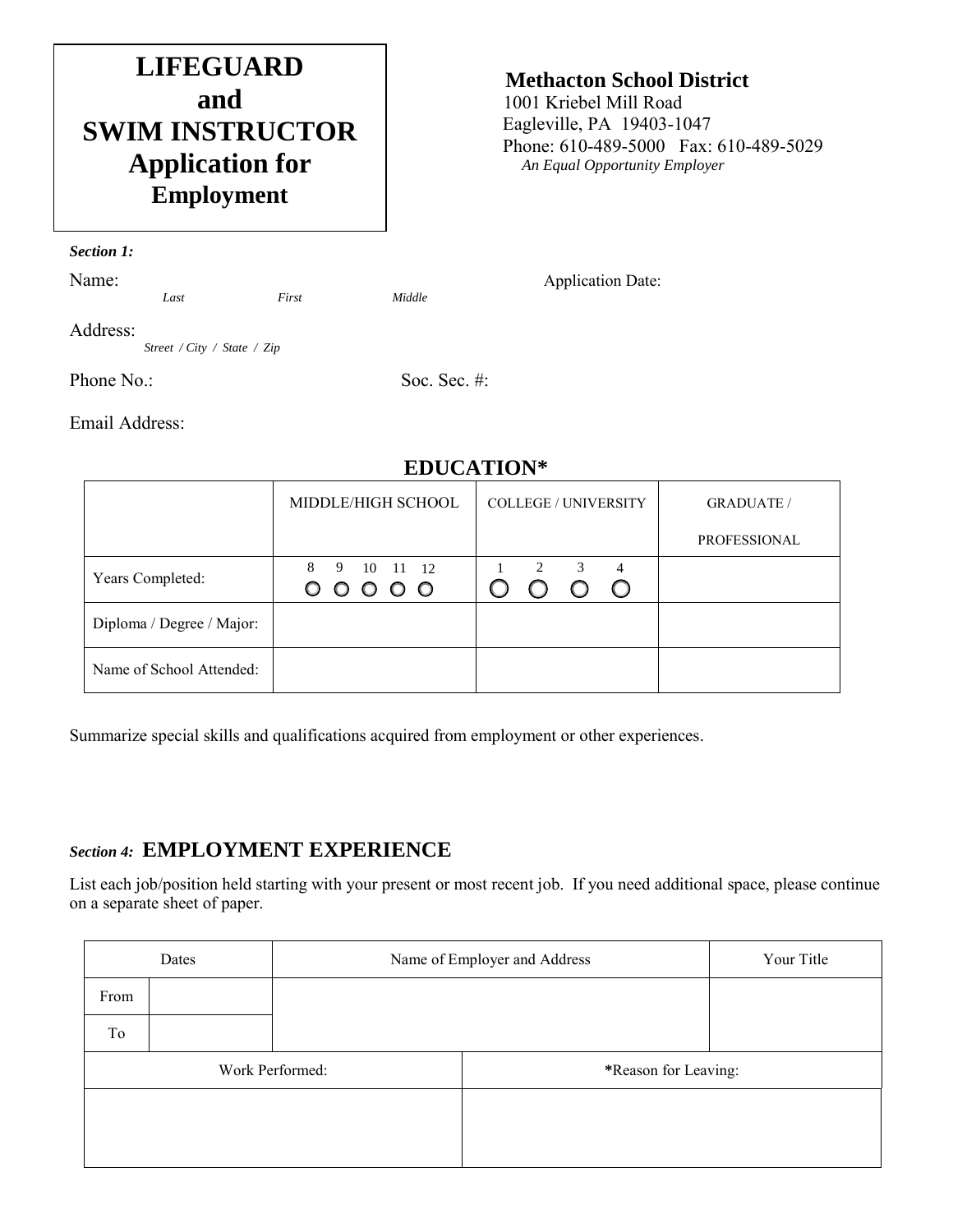|                                                               | <b>Supervisor Name</b><br>& Phone Number | partamental company          | *Final<br>Hourly Rate or<br>Yearly Salary |  |                                           |  |  |
|---------------------------------------------------------------|------------------------------------------|------------------------------|-------------------------------------------|--|-------------------------------------------|--|--|
| Dates                                                         |                                          | Name of Employer and Address |                                           |  | Your Title                                |  |  |
| From                                                          |                                          |                              |                                           |  |                                           |  |  |
| To                                                            |                                          |                              |                                           |  |                                           |  |  |
| Work Performed:                                               |                                          | *Reason for Leaving:         |                                           |  |                                           |  |  |
|                                                               |                                          |                              |                                           |  |                                           |  |  |
| Supervisor Name<br>& Phone Number<br>partam taun taun taun te |                                          |                              | *Final<br>Hourly Rate or<br>Yearly Salary |  |                                           |  |  |
| Dates                                                         |                                          |                              | Name of Employer and Address              |  | Your Title                                |  |  |
| From                                                          |                                          |                              |                                           |  |                                           |  |  |
| To                                                            |                                          |                              |                                           |  |                                           |  |  |
| Work Performed:                                               |                                          | *Reason for Leaving:         |                                           |  |                                           |  |  |
|                                                               |                                          |                              |                                           |  |                                           |  |  |
| <b>Supervisor Name</b>                                        | & Phone Number                           |                              |                                           |  | *Final<br>Hourly Rate or<br>Yearly Salary |  |  |

*Section 5:* **REFERENCES\*** List four (4) individuals who have firsthand knowledge about your employment experiences, qualifications and abilities.

| <b>Name</b> | <b>Address</b> | <b>Phone Number</b> | <b>Position/Title</b> |
|-------------|----------------|---------------------|-----------------------|
|             |                |                     |                       |
|             |                |                     |                       |
|             |                |                     |                       |
|             |                |                     |                       |
|             |                |                     |                       |
|             |                |                     |                       |
|             |                |                     |                       |
|             |                |                     |                       |

**\* \* \* \* \* \* \* \* \* \* \***

\*May we contact your present employer?  $\Box$  Yes  $\Box$  No

If no, please explain: